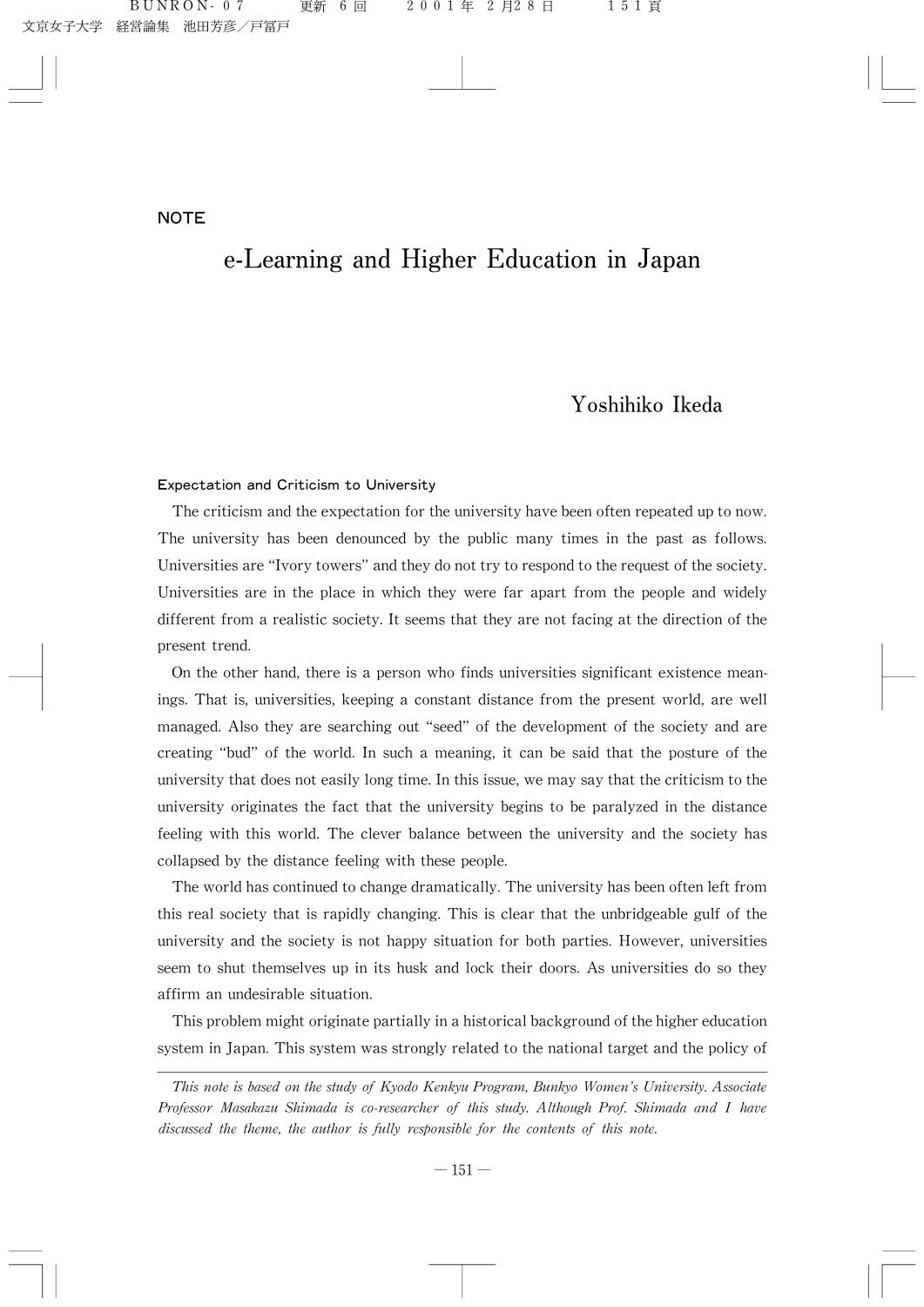construction of the modern nation, which is well known by us. The government wished to control strongly over not only National Universities sited in the whole country but also private universities. There is a fact that the present higher education system of Japan has been established in such an above-mentioned situation. It might be an effective measure that the higher education system has been established with a strong official control, because the fundamental for the nation-construction was so poor to speed up the modernization at that time.

Perhaps, at an initial stage where a modern system is established, the government is likely to hold much control. This is not only a case of Japan but also of other countries. As a state is modernized, the control to a university becomes smaller in general. However, in the case of Japan, since World War II had broken out in the Showa era when the university system was almost in order. It led to the continuance and the reinforcement of the control over the university by the state again. The university in Japan was completely impoverished in the war. The university was not able to revive by own power. Consequently, the government needed to give the assistance not only with National Universities but also private universities. Those historical backgrounds will influence in various respects in the university system of the present Japan. As a result, a historical condition might also influence the position of a university in the present Japanese society.

Anyway, such a situation is nothing less than a misfortune. The university tries to advance on an own road besides the main stream of the society. The society criticizes that the university does not ride on the flow in the present trend. Moreover the university shows a cold heated reaction as we have seen even a kind of taking a defiant attitude.

At the time when the movement of the society was made comparatively slowly, the university, in a sense in a relaxed manner, has been allowed at the people. The speed is necessary aspect in various scenes in the society.

Of course, university should not have temporized to the fashion in the society. It is also true that the world does not hope so. However, keeping a certain distance from the real society the university should catch the essential change and how the big undulation to people. This means that the university must not be a mere onlooker at the changing world.

Especially, the change of a situation of today in the field of telecommunication technologyisalsointense,andthechangingworldaskstobreakoutexternalsoftheuniversity.The development of this telecommunication technology is to say that it influences as the Industrial Revolution did. The influence might be wide and deep. This "IT revolution" presses a big adjustment including our lifestyles and values. The university cannot also correspond to the change well like being so the society because the change in the situation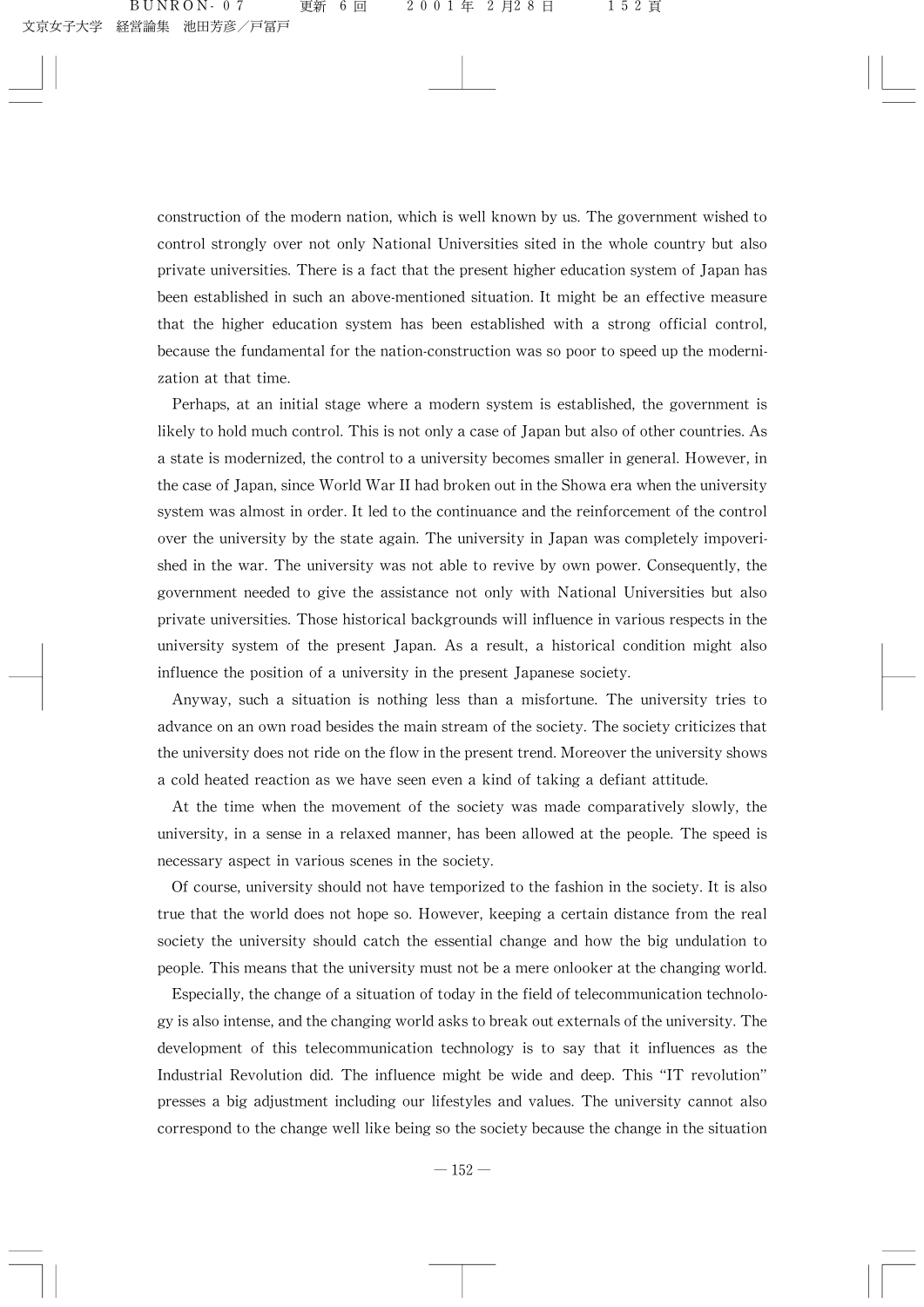is too rapid. However, we can say that the mission of the university will be asked. The university should show the appropriate view what influences the coming of a highly developed informationalized society gives to our life.

This report applies the focus to the problem of the multimedia and the university education. The work on the information technology and the multimedia was positive in the higher education organization such as universities from at first. How does the teacher use to research and to educate the multimedia environment? It is true that teachers have examined the possibility and availability of using the multimedia enviconment. The usage possibility will have to be examined in the future because the appearance of a new multimedia technology never cuts. On the other hand, It can be also seen that there is a movement of the evaluation or reexamination as to the multimedia.

# "Multimedia" and "Multi-media"

The class of the university is various, and we cannot indiscriminately discuss the matter. However, it is not too difficult to show one type in case of the class of the lecture form of the social science that intends for comparatively a lot of students. The professor specifies the textbook for the student in the syllabus in advance, and in many cases he or she requests the students to bring it in the classroom every time. The students are expected to read two or more reference books at the same time. It is not rare that the professor distributes in the lecture the printed matter called a resume besides the textbook. Professor often uses the video device that is provided in most classrooms, and he or she uses the video teaching material that uses a part of the program telecast with the television. Professor explains with the monochrome imaging materials that need not be made animation by using OHP. The environment where it is easy to use OHP is ready in the classroom now. There are a lot of professors who use OHP most according to the resume in which the progress of the class. Of course, a conventional method where professors write on a blackboard by using the chalk (or the white board with ink) is still also common.

Thus, the class of a university have been performed by utilizing two or more media, such as writing on a blackboard, a printed matter, a motion picture, a sound, an image and so on. Since lecturer uses two or more media as teaching materials it can be said that "multi-media" in a certain meaning has already done the university education. However, there is a point where the "multimedia" that is going to be discussed here is utterly different from "multi-media" definitely. For instance, it is almost the case that the distribution from of the data by which the teaching materials shown by OHP are once distributed by printed matter only replaced OHP from paper. In a word, OHP is an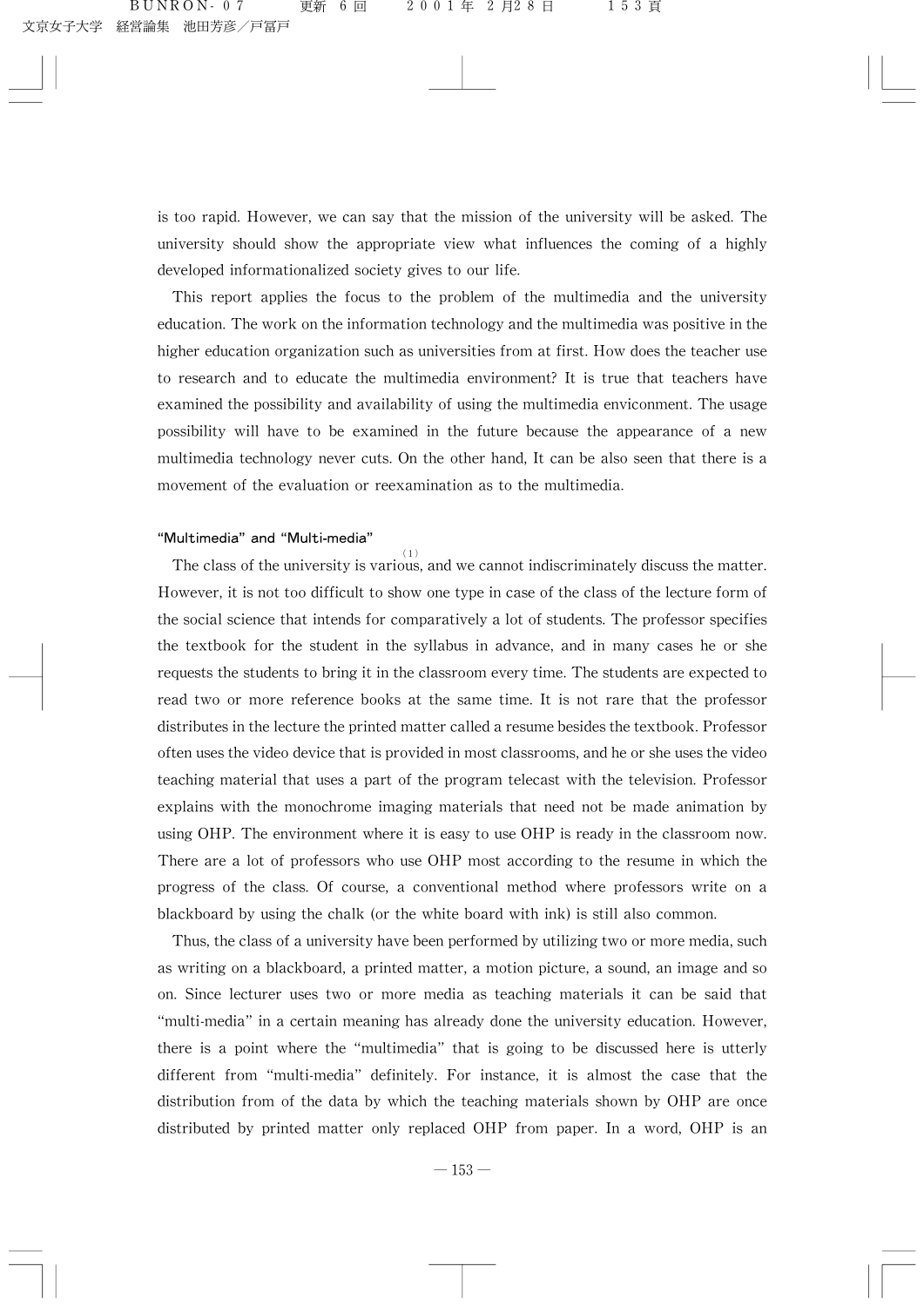alternative mean of media of paper, and there is almost no relevance between media of paper and media of OHP.

Here, I would like to arrange the meaning of the multimedia. The word of "multimedia" was frequently observed in the latter of 80's. Recently, "multimedia" might have become a general language that permeated widely. The item of "multimedia" that had been found in "Imidas" was deleted in 1999. Also, "multimedia" became only an easy explanation as a loan word. "Multimedia" can be concisely explained by Imidas 1998 versions immediately before being deleted as follows: "Method of the Integration of digitalized data such as a character, mathematics, a sound, a still picture, an animation and so on." "Chiezou" of 1999 version, which is one of another typical term dictionary, explains "multimedia" as "the form to be able to operate processing by integrating them into a past character as information that the computer treats in the form of digital information including a figure, an image, a voice, a sound, animation, and a solid image." Basically, it can be said that the multimedia can integrate three kinds of information elements including a kind of sound, an image, and data.

The most important function of the multimedia is to integrate two or more media and to make them treat as a single medium. There are backgrounds related to a digitalization of information, a computer technology, a digital information and a transmitted network. In general, three areas can be pointed out as a primary partition of the multimedia as follows: (1) the platform (installing device and operating system), (2) the network environment, (3) and digitalized contents. Just as a blackboard and a piece of chalk are indispensable and some sheets of paper and inks are necessary for the print thing, so the platform and the network-environment are crucial conditions for the multimedia.

In the viewpoint of education at the university, those three domains bring a serious problem and become a bottleneck in the case of practice. A huge initial investment requires for maintenance of network environment as compared with preparation of paper and ink. It can be said that whether the multimedia environment is achieved in the limited resources in university will have strongly affected the success or failure of the multimedia education.

#### **Education and Multimedia**

The Open University is often taken up in many cases as an example of laying case of the multimedia and the education each other. The Open University is a higher education system that started in 1969 in Britain. This high-education system that utilized the mass media, such as the televisions and radios, has been carried out for all the British residents. This education system has tried to combine various adult-education institutions in the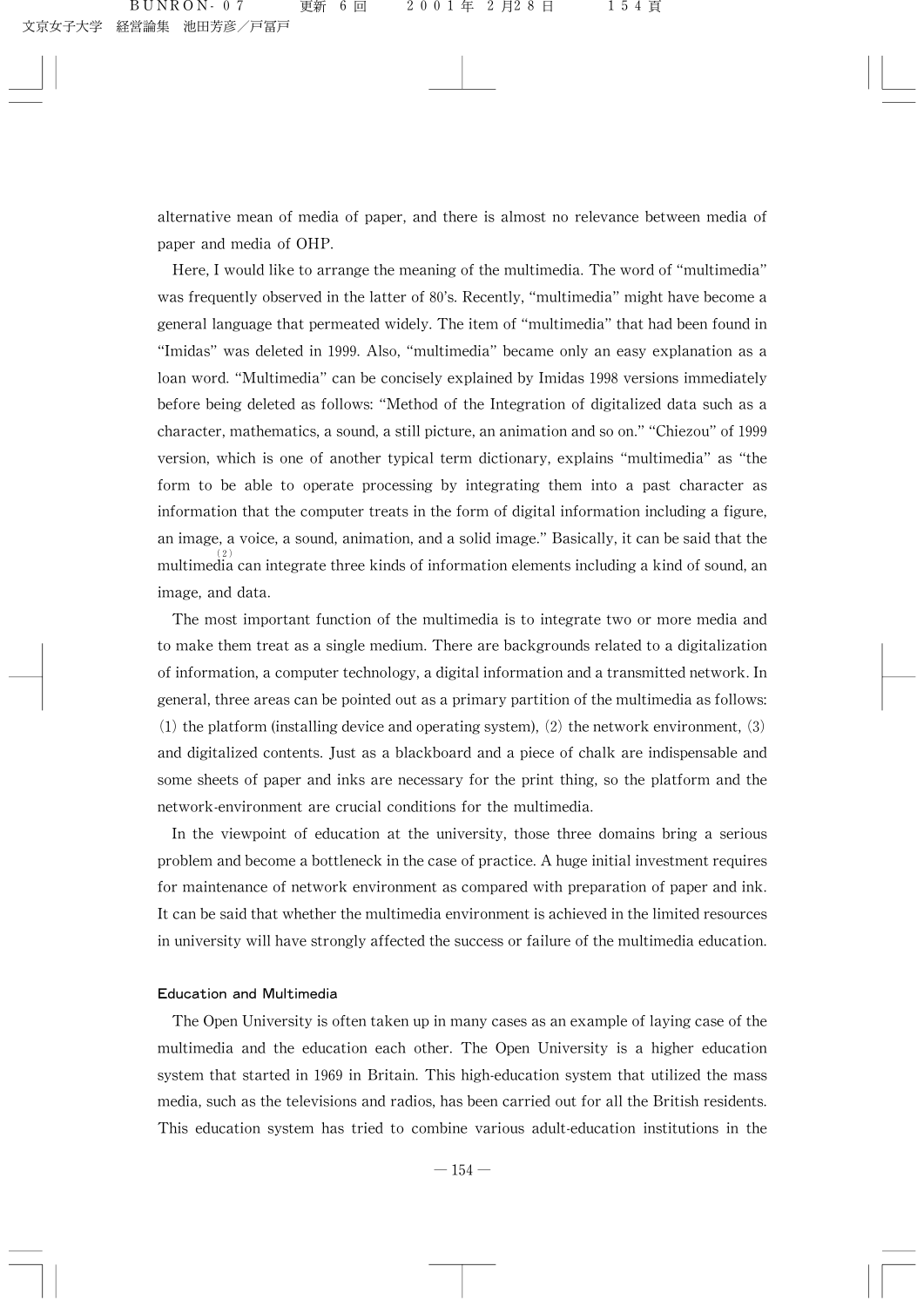provinces and distance-learning courses, and gave the citizens the graduation qualification from a university. Afterwards, the same kind of opening college was developed in the United States and Germany. In this sense, the Open University in Britain was an outriderexample. The University of the Air that is executed by NHK is Japanese versions of the Open University in this Britain. Recognition that the higher education is only possible to be received inside the campus was overturned by using the developing mass media. The Open University in Britain was an epoch-making system in the point to have created a basic type of the distance learning of a higher education. However, the utility methods of some media in the Open are different from the contemporary multimedia-education-system that we are going to discuss.

The contemporary efforts for multimedia and education in a campus became realistic after entering in 70s when spread in the education facilities of PC devices that come to realize the network environment. Also for the performance of the computer, it was so poor as compared with the present devices. Also some surrounding technologies such as an information compression technology were also still undeveloped in 70s. Furthermore, there was a restriction when the network environment was built, since most of the network environment had to be designed on its own account and at its own expense. A big system was necessary in order to treat two or more digitalization informational data such as on a text, an imaging data, and a sound. Specifically, in order to transmit the multimedia-data to a remote place the dedicated lease line was laid and the communications satellite was minded by the case. That is, a great initial investment was required to maintain and improve the multimedia environment. Although it is possible to fix it by half the expenditure of the necessary capital by given of financial assistance of the subsidy from the government for the university, this is not few amounts of money of the investment. Moreover, at least the special staff involved in the multimedia was necessary, if not so, neither a teacher nor a student was able to use it readily.

When we have discussion with peoples at the remote place via  $TV$ , it is most likely to require a dedicated line and some network administrators of devotion. All participants sit down at front of the monitor and the console, and the whole members and the individual are projected onto the monitor at the same time. In order to transmit those huge imaging data to the remote place a lease line and/or a communications satellite is utilized. Thus videoconferencing progresses. There has been a virtual class at a campus to make good use of such a high technology. Concretely, a joint research of Kyoto University and UCLA, the satellite lecture of the Kansai University graduate school that is carried out on Osaka Kita-ku campus and 20 km away from Takatsuki campus, and the research presentations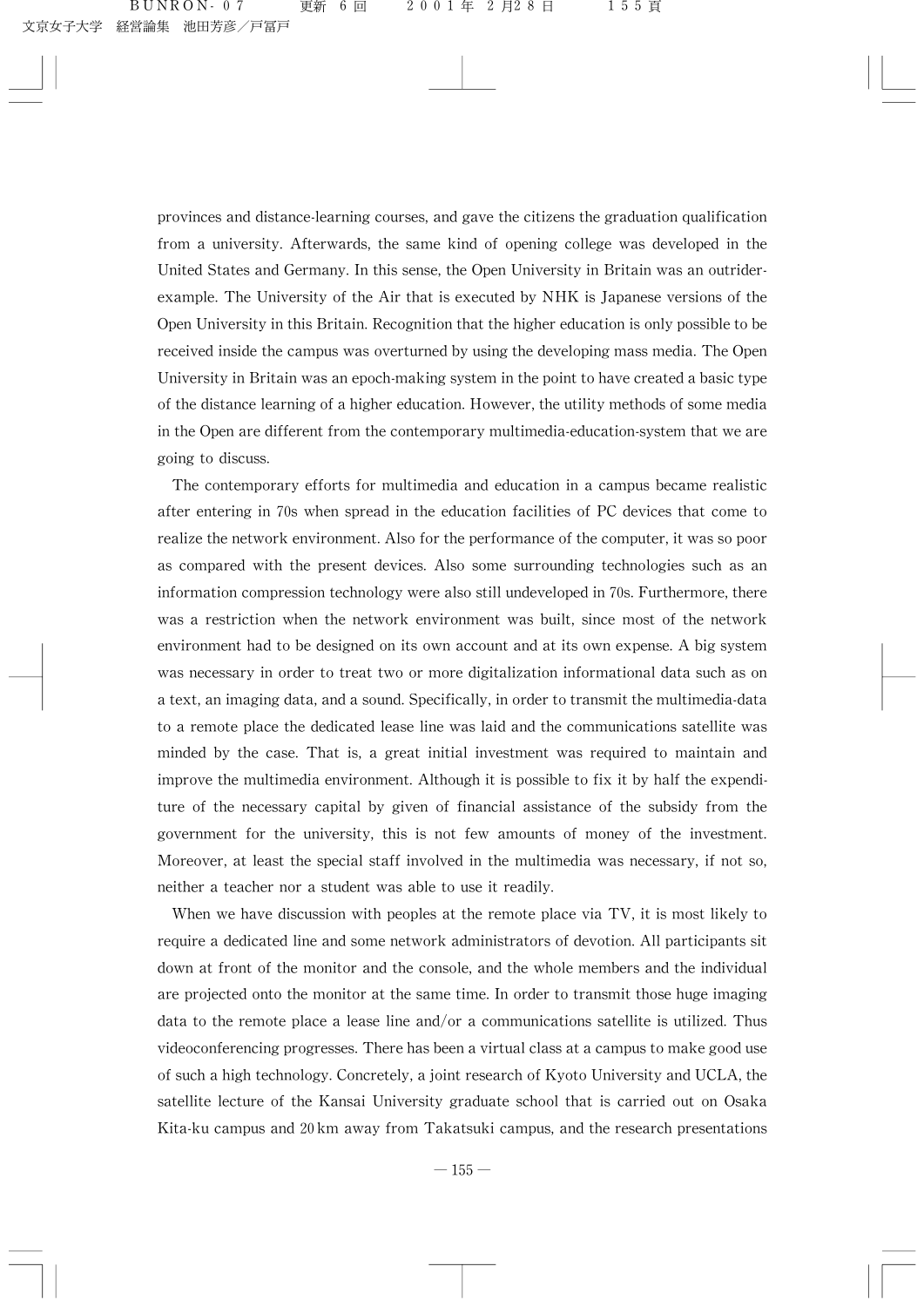interactive meeting held on Kansai University graduate school and Keio University at SFC campus are typical models utilized multimedia.

As to a higher education we can see the "heavy" multimedia environment, which is received much high-tech benefits but requires a big investment. On the other hand "light" multimedia education system is now appeared. The background for the "light" system is including a development and widely spread of a PC and an efficientizing of network related technology, and especially the rapid spread of Internet availability. Up to now, huge data could be sent only by the dedicated line. However it is enabled to pour those huge data into the Internet that passes a general telephone circuit. In a word, it is an image of a light multimedia in which existing information processing technology and an existing network environment are used. Specifically, that is the web environment. This "light" multimedia environment is showing a possibility that it is equal to the "heavy" multimedia education system.

Pioneering lecture has been executed in Keio University at SFC. It was tried with the basic subject of Keio University at SFC, "Social research method." The course of "Social research method" was started at the semester of autumn in 1996 and had comparatively a lot of students enrolled as about 250 persons. Prof. Senoo, Sanno Institute of Management is a part-time lecturer that suffers much restriction. He experimentally attempted the multimedia education in the web environment in Keio University at SFC. Prof. Senoo had worried about a limitation of a report examination that the evaluation for the student is given from only the result and he could not guide on the process of a class as he has experienced. As a method of performing instruction in an on process in the course with many students enrolled, he tried to guide the "methodology" about a social research with the project base. He gave an important role for the homepage and E-mail on web.

First of all, Prof. Senoo established the homepage of the subject itself at his lecture. This homepage did not contain only a syllabus of his lecture. It was not only the homepage that provides students with information on one way. Offering the information concerning a lecture on semi-real time, it played an important role as an interface of a lecturer and a student. Moreover, the group that consisted of three or four persons served as a unit of the project. Seventy groups were established and they uploaded the homepage respectively. In their homepages, enrolling students exhibited the process and the progress report of the activity of each group on a semi-real. A lecturer examines the contents of homepages exhibited by each group, and a comment can be added timely to students. As contents of the homepage are open to the public, groups can examine each other. Students who attend his lecture add correction on the basis of his comment. Students can continue to study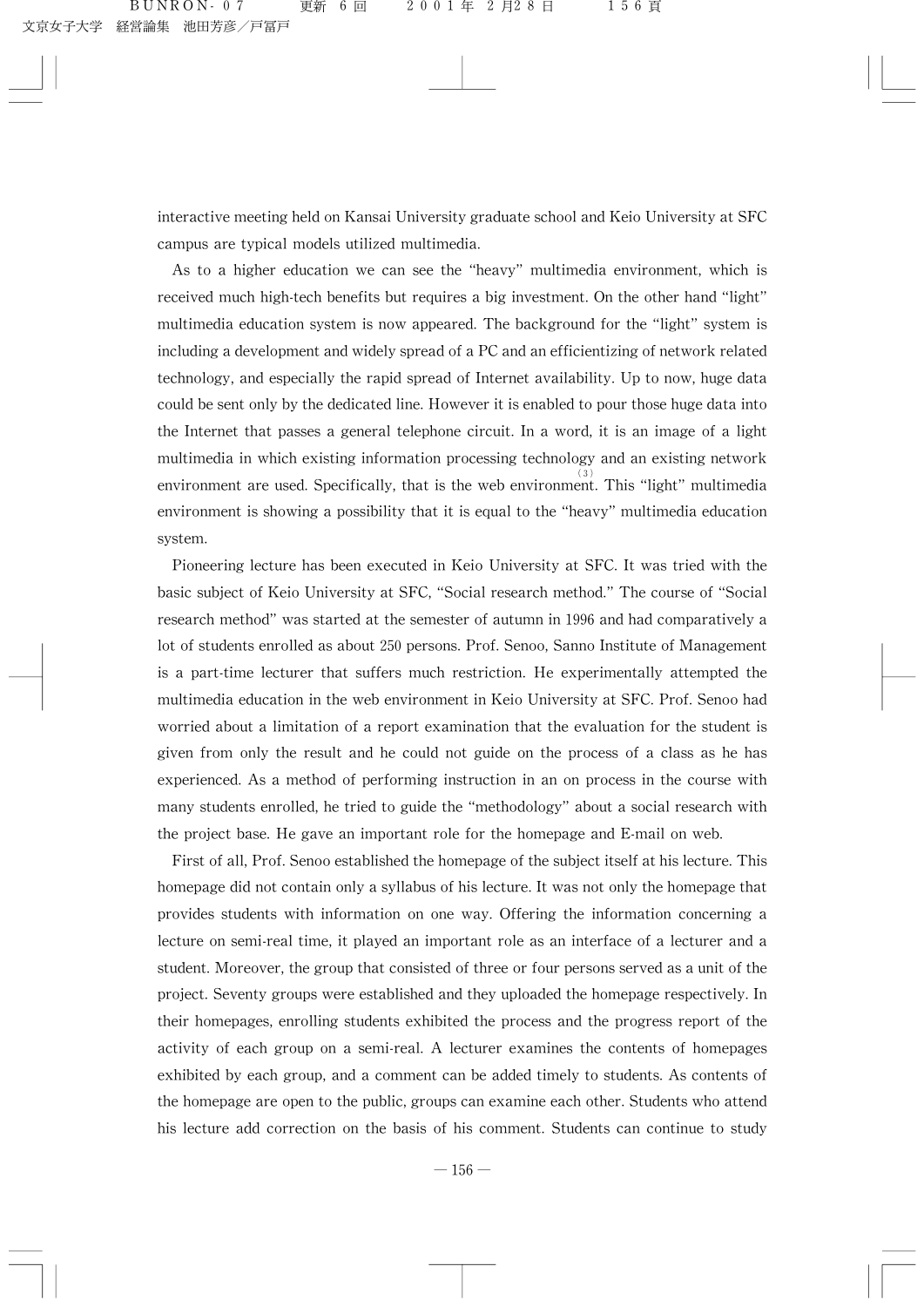without a directional mistaking.

A student is able to observe those homepages that other groups open to the public. A student compares their homepages with his homepage. Also a student is carrying out self-evaluation continuously. In parallel to that, communications by e-mail are performed among lecturer,  $\overrightarrow{SA}$  (student-assistant) and students enrolled. Finally, it is reported that there were finally more than 2000 copies of e-mail that they have been exchanged during the semester. Since the whole information on lecture is mostly opened not only to students but also to external people through a homepage, there is also exchange with the outsidethe-university person whom concern has. Prof. Senoo has pointed out that it was effective in the criticism and the comment from a specialist of such exterior raising students' volition.

The higher education that is utilized by a light multimedia such as a system using web and e-mail is progressing rapidly. The trial in which not only each class but the whole educational course is managed on-line basis appeared. It seems that the result has gone up it.

Some universities and graduate schools are utilizing positively as the new method of remote place education especially in the United States. At the end of 1999, many students are provided with 105 classes at the extension course that is the distance-learning program of UCLA. More than 300 courses can be online-studied at the New York State University via the Internet. Moreover, at some universities in United States, the on-line lecture is increasing. Even if a student does not go to the campus at all, the credit of the unit can be taken. Universities that give the master's degree and even the doctor's degree only by on-line education have been increasing.

Not an obscure university but a famous university is eager for recruiting a student by performing an on-line study. This point deserves attention. For instance, master's degree can be earned online from schools as prestigious as Stanford University. However, cyberstudents may not be getting a bargain. Stanford University, which traditionally charges higher tuition to part-timers bills a distance-learner about \$45000 in tuition to earn engineering master's degree versus \$26000 for a classroom student. It is quite interested that low-tuition students do not use the campus at all. A cyberstudent's tuition is about 20000 dollars higher than a usual student is. In addition, there is a course where MBA can be acquired in the Duke University graduate school. At the John Hopkins University, master's degree of the public health can be acquired on-line. There is an online course for the doctor's degree of the nursing study at the Duncan University. The bachelor's degree, the master's degree, and the doctor's degree can be online acquired from among 20 courses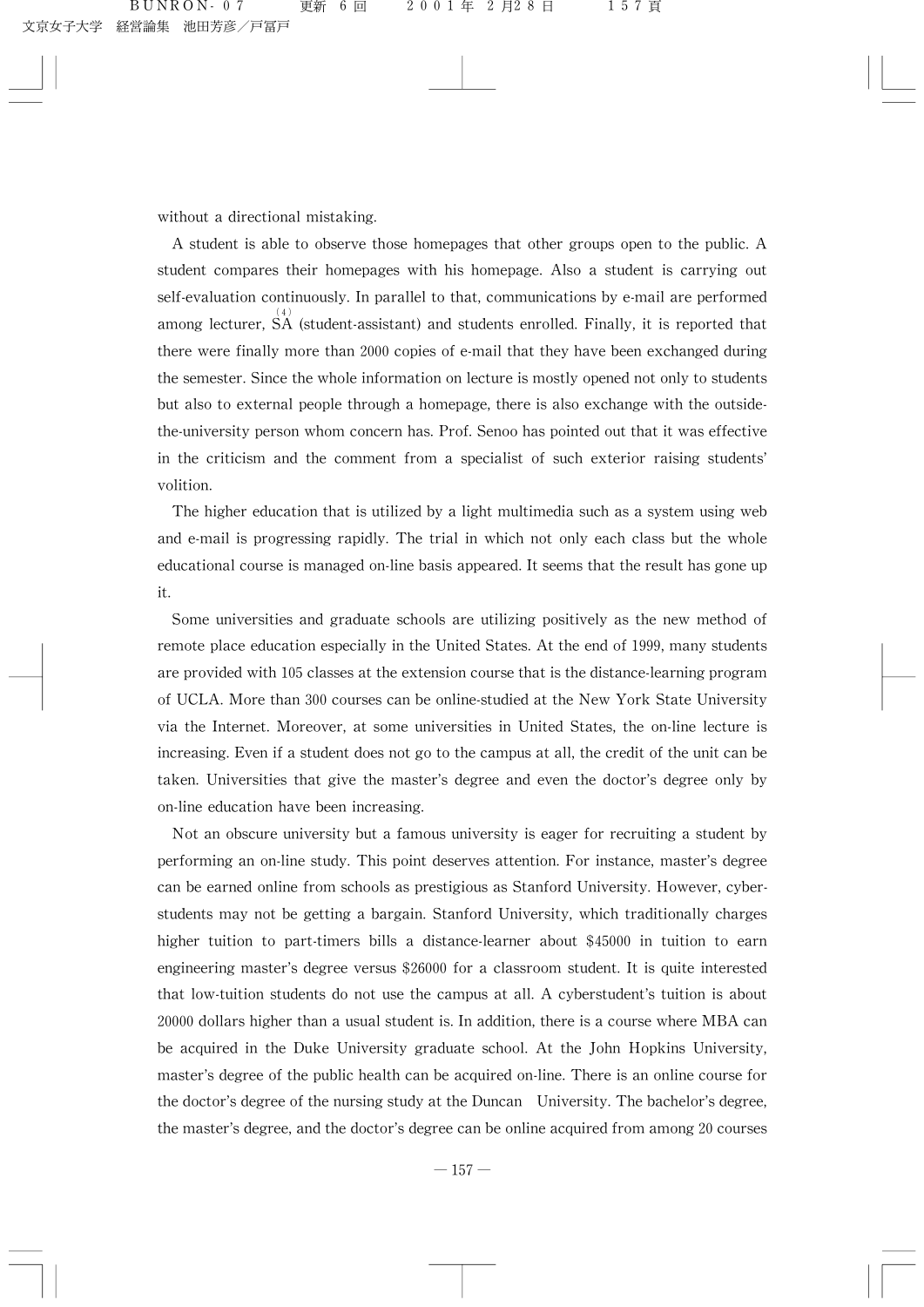at the Phoenix University. Nihon University is setting about the graduate school utilizing the Internet also in Japan. Such a tendency would be expanded increasingly.

The Business Week magazine of October 4, 1999 issued the special edition of the volume exceeding 70 pages from the 42nd to the 118th that can be regarded as exceptional. It is describing whether the development and spread of the Internet have what influence in the special feature article entitled "The Internet Age." It describes how the influence of the Internet will become in the future. The article is separately explained about the business, the government, and the society.

Six topics are introduced in the part of business, which includes the influence of the Internet in a consumer's purchase action, manufacture field, and finance, etc. Two topics are reported about the influence of the Internet to the government and politics. One is the topics about what influence www of the Internet had on the issue involved with politics such as a Chinese democracy movement and an ethnic conflict problem of Serbia and Kosovo. Another is the topic about the regulation rules of the network contents involved with copyright.

This special edition of Businessweek has carried five reports about the social influence of the Internet. It is of the same volume as the influence on business. The first report is the subject about the education entitled "School Is Never Out." It is suggested that the possibility to be greatly transformed in the education system is increasing by the development of a multimedia environment.

Let me easily introduce the article "School Is Never Out." At first the Business Week magazine introduce some examples of the correspondence course of a university and a graduate school that utilize the Internet. It is predicted that the form of such higher education is likely to increase in the future. It is because "update" of education is needed when a person starts to work in an office. Where only 400 company-run universities, synthetic high-education institution, operated in the United States in 1988, there are now more than 1600, according to Corporate University Xchange Inc., a New York research and consulting firm. Moreover, it is also one of the reasons that a company-run university can correspond to a broad educational field by use of the Internet. Taking in the Internet opens a course of many lectures that suited the needs of the occupational people. It has also been the strong point of a Company University. Consequently, it is different from the conventional lecture for credit acquisition of an academic university

The existing university also corresponds to the change of the above-mentioned situations. For example, it is even possible to acquire a master degree by "online." The Businessweek magazine introduces the case with the university with a high prestige like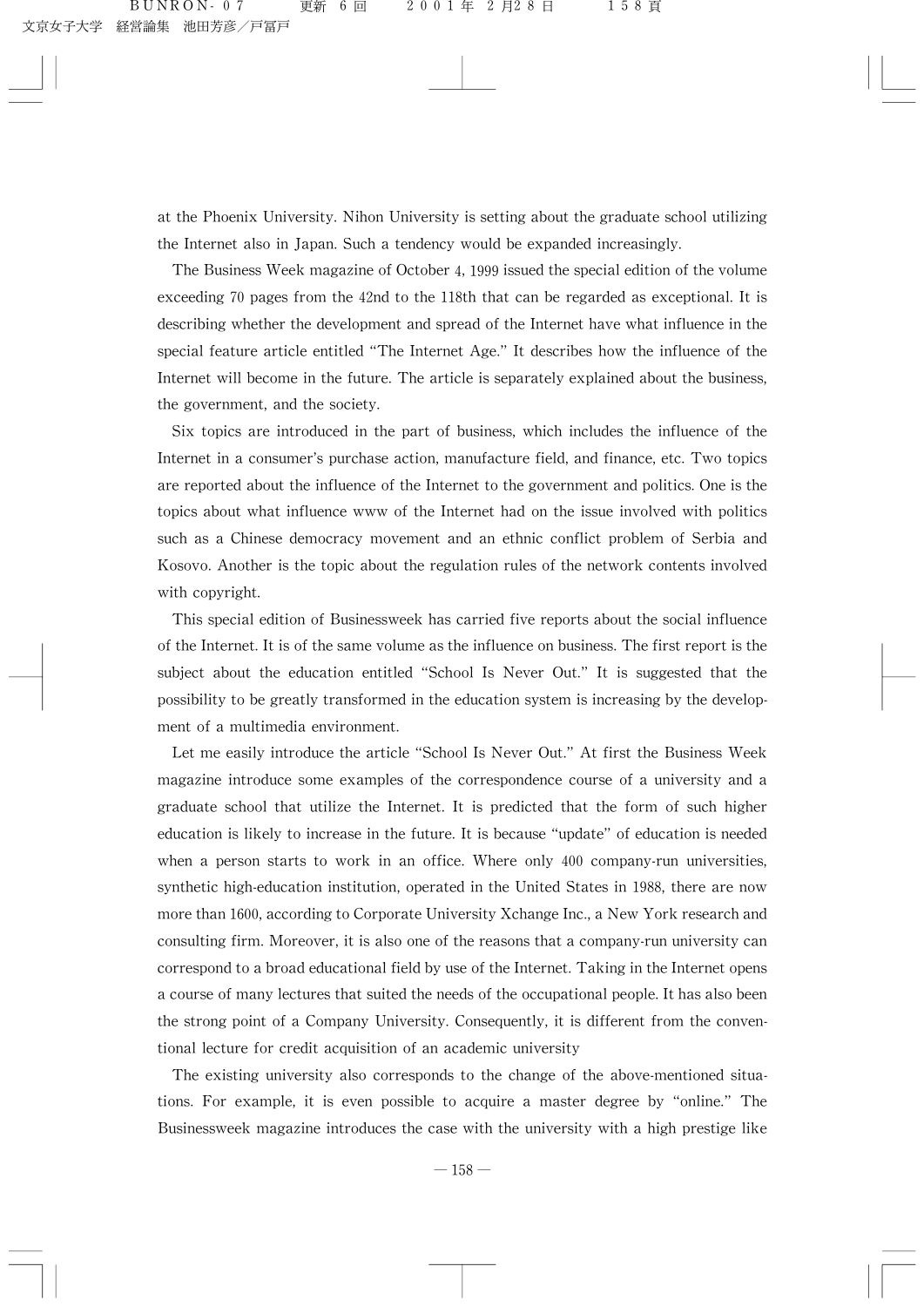Stanford University. It might be suitable for a graduate student of character who wavers for the discussion with professor of charge after the lecture. In a cyberclassroom, students too shy to raise questions in person may be less inhibited, and the answers they get from peers and teachers may be better thought out. What is more, there is no hasty scribbling of notes from slides when the whole slide set in downloaded.

There is some criticism to such a situation. "There is no substitute for the academic environments," insists Carole S. Fungaroli, an adjunct professor of English Literature at Georgetown University and author of "Traditional Degree for Nontraditional Students" published recently. "As professors, we can really change students' lives, but not if we never see them, not if we are never face-to-face," she described. She has emitted warning about the cyber-student.

The importance of face-to-face between a student and a teacher may decrease in the future. The way of education and the form of study tend to be changed by the Internet, however. Businessweek introduces the graduate student who learns on MBA course of University of Toronto. MBA students at the University of Toronto still meet with professors and fellow students in classrooms. However, they typically download lecture notes in advance, discuss them in online chat rooms, and swap materials for group work electronically. Instead of spending the wee hours at the library, they are often hunched over computers at home. The figure of the conventional graduate student who spends much time at a library is differed from greatly.

# Benefits and Problems

We have already discussed some advantages in the "light" multimedia environment. Some benefits are as follows:

- $\bullet$  Practical use of the existing information system
- Possibility of instruction of an on-process
- $\bullet$  Effect of target benchmarking at any time
- $\bullet$  Possibility of external evaluation
- True computer literacy

Construction of multimedia environment is not directly connected with the increase in efficiency of university management. It needs not only a great initial investment rather, but in accordance with technological development an additional investment may be needed. Moreover, a university may have to secure the staff of devotion. Therefore, these become a new cost factor. Because the whole on-line educational program becomes large-scale system, realizing multimedia environment becomes more difficult. However, almost all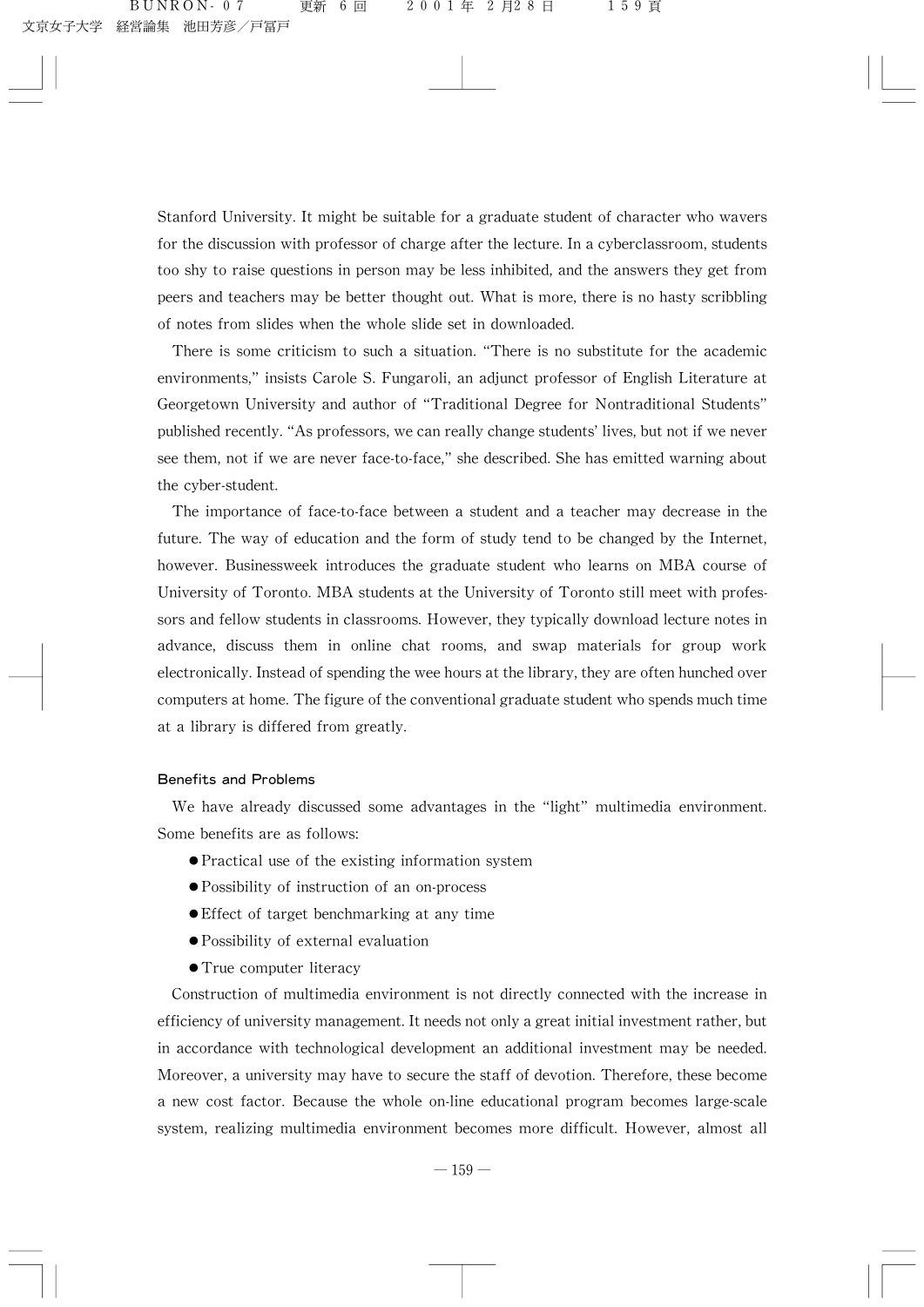universities install a server for an Internet connectivity, get mixed up with it, and yard LAN was fixed in recent years. The teacher accesses the Internet from the personal computer at his/her laboratory or home, and the students access to web sites from personal computers in a campus easily. It can be said that the direct cost factor about the multimedia education was lost now.

In the viewpoint of the educational effect, the possibility of an on-process instruction can be pointed. Although it depends on the character of the lecture, the "process" of learning is to be said as quite important. In a classroom with a small number of students such as a seminar it is possible to follow up the process of learning by a student. However, it is the lecture that the student whom a large number registered attends, and it is almost impossible to practice the lesson whose teacher thought the process as important. In many cases, a report is made to submit in the middle of an academic term, and the professor can check the learning process partially. On the basis of the report, the teacher is checking the process. It is like this catching a field at a point completely. Setting an interface of a homepage between a teacher and a student, it is enabled to catch the learning process of a student in detail.

Moreover, a kind of benchmark effect is expectable from the high glasnost characteristic that a homepage originally has. It is difficult for each student to get to know relative evaluation of the report that a student submits. Usually, it is impossible to know in what study level he/she is. A homepage not only exhibits its learning process for the student, but also tells other students' process. It can judge personally whether own level is relatively advanced or it is behind.

Furthermore, when a lecture is carried out in the environment linked to the Internet, it is possible to open to persons related to a lecture or not only an intramural person but also many. In the case of the subject of a social science, it is fully also expected that those who are present in the field of the actual world are concerned about a lecture, and they could add a comment to a homepage. It would serve as a stimulus good for the students who become motive attachment of learning and also for a professor who is charge of the lecture.

It has been a long time that the importance of the information literacy skill is cried for. As to the education in university campus, it is the almost same situation. Everyone could accept that there have been great efforts paid until now in university. However, there is much criticism that the student has not attached information literacy to the body at all, on the other hand the literacy education in a university is just teaching the literacy itself. For four years, student graduate from university with no chance using the put-on information literacy that has taken for four years. Then his/her skill is going to come to an outdated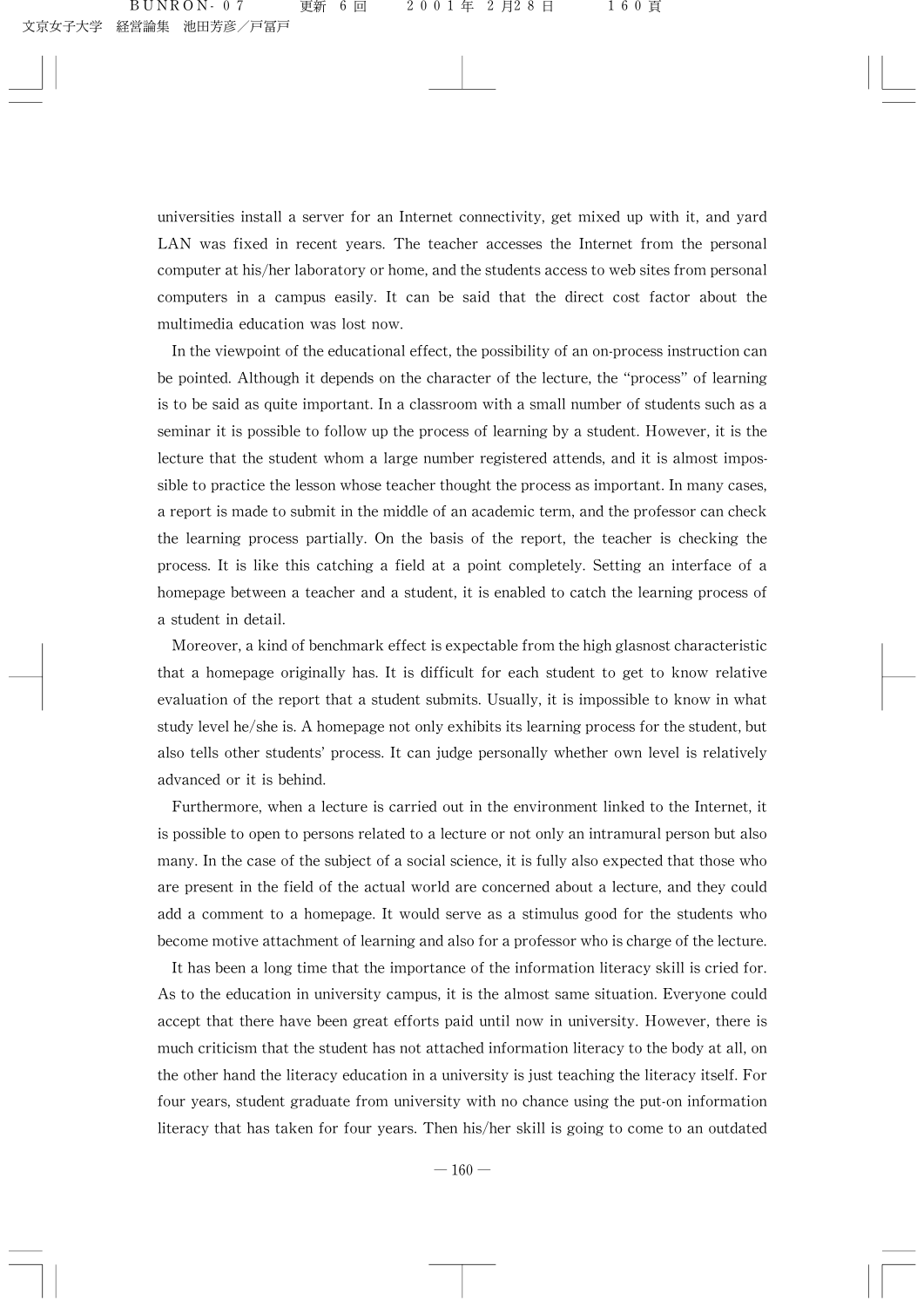literacy. The criticism for universities is considered to originate in this point. In respect to the information literacy, the most important thing is a chance using it. It could be expected that a student could acquire true literacy by touching Web environment directly.

Although there are some above-mentioned advantages in "light" multimedia environment, the problems also remain by one side. According to the research performed in 1998 by the private university information educational association, 6458 persons out of 8262 university teachers who uses the computer by the lesson answered that there is a problem on use of PC among 8262 persons is reaching 6458 persons. This is 78% of computer-using teachers. However, there are 6163 teachers who using a computer in their classes out of 6458 teachers have answered as "using PC is effective." This corresponds to  $95\%$ . That means, almost all teachers accepting the effectiveness of computers, however they are advancing classes while having some problems.

| PCs are used in the class | There are some problems<br>in using PCs | Utilizing PCs is effective |
|---------------------------|-----------------------------------------|----------------------------|
| 8262 persons $(100\%)$    | 6458 (78%)                              | 6163 (left: $95\%$ )       |

Source: "Report on Utilizing Information Instruments at Private Universities in 1998 fiscal year" May, 1999

# Problem relevant to Students

It seems to have been given priority in the operation of the computer as to an information literacy education. That is, a student exercises to operation of starting a computer, starting the software, performing input, saving data, and outputting. However, in order to advance a lesson in a multimedia environment, the skill (for example, data is uploaded to a homepage) which connects with a network and uploads data to a network in addition to the above-mentioned operation is indispensable. Since it was not premised on the computer used at a university being used on a network until now, it must be said that literacy education is late a little in this field's. Although the network server of a university had hard restrictions and the intermediary of becoming excessive load when it became the situation that a student accessed the network of a university individually, such a bottleneck is being canceled at almost all universities in recent years. Therefore, it is the problem of what to educate to a student how.

Even if the literacy education about a network is substantial, the gap of a student's literacy may be in a problem. The teacher who answered "A lesson does not progress satisfactorily since individual difference is in literacy" to the result of the questionnaire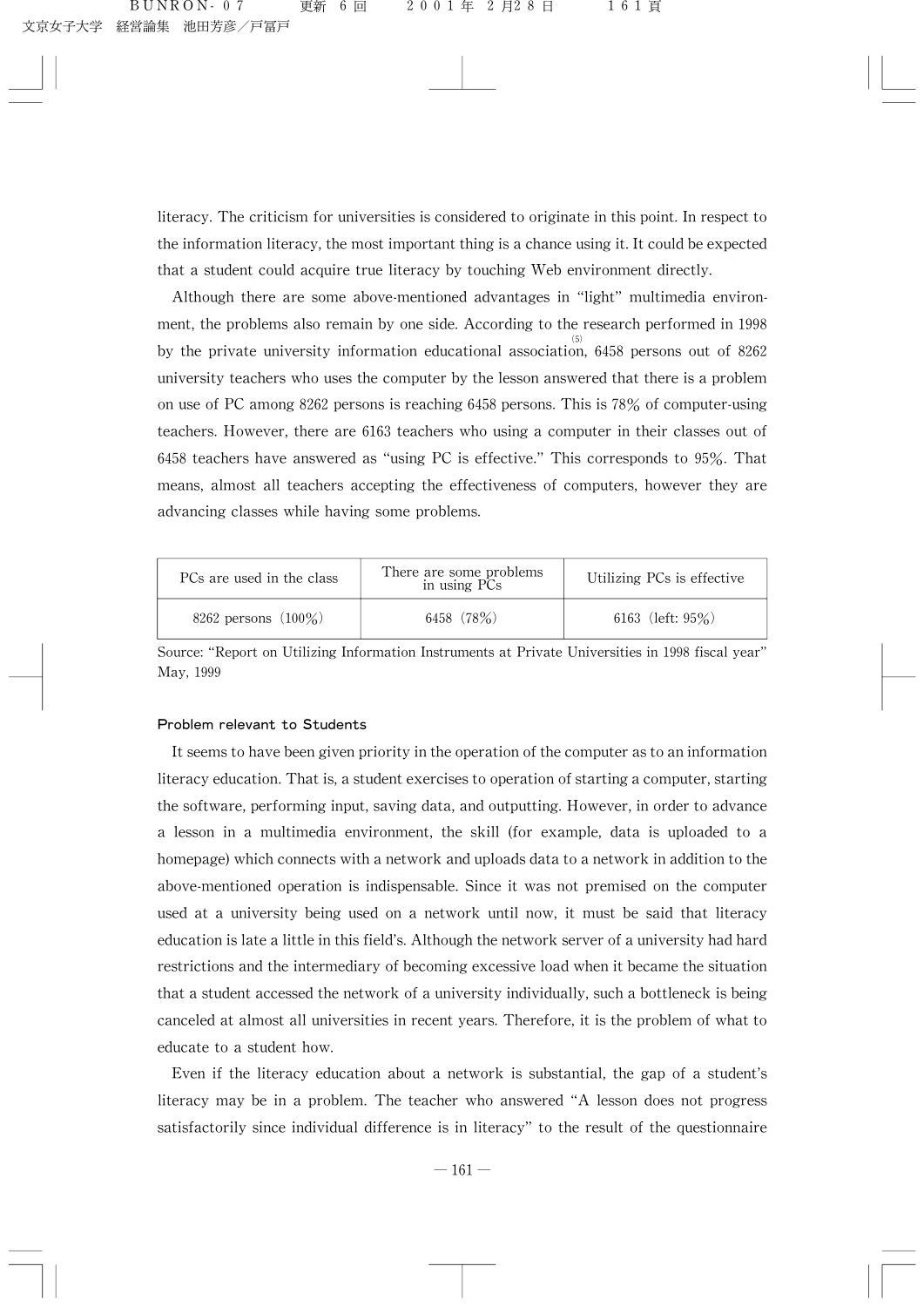introduced occupies  $33.8\%$  of the whole university. The ratio will become  $44.1\%$  if it restricts to the teacher of social science. It has suggested that the problem of this literacy gap is very serious.

A certain kind will need being businesslike or gives a clear-cut attitude toward the information literacy education in a university. What literacy does a student need? A student does not need to learn advanced skill from the beginning. It is because information literacy has the characteristic of being gained by practicing it as I pointed out previously. The composition and the layout of a homepage are refined gradually. We know that experientially. Poor literacy skill will be improved accordingly as it repeats. Therefore, when performing literacy education at a university, the teacher should specify the minimum level that a student has to acquire. The viewpoint of making a student clear the level is important.

#### Problem Relevant to Teachers

The result of investigation conducted by the Private University Information Educational Association reported "a teacher's burden increased" as a problem of use of the information apparatus in a class. Also,  $35.3\%$  of the whole university teachers answered that a teacher's burden increased by using a computer. When it limits to the teacher of social science, the ratio shows  $37.6\%$ . Even if creation of teaching materials is a teacher's burden, it is unavoidable as preparation of a lecture. If a teacher corresponds individually with a student by the e-mail, a teacher can do fine instruction to a student. On the other hand, instruction with the e-mail to a student requires long time. Anyway, a teacher has to undertake an additional burden.

The writer is taking charge of a class with about 80 students who belong to the seminar and about 100 students who have registered with my lecture using web. I have received about 20 copies of e-mail from the student every day. Although the greater part of the e-mail is a mere announcement, the mail that must spend time is also included. For example, some students send e-mails that they asked to discuss the matter concerning to the theme of their graduation theses. Consequently, you have to spend on processing and reception of mail at least for about 30 minutes at a laboratory or home. Does the communication in a campus decrease by communication with mail? An answer is "no." The answer is reversing rather. Sensuously the more communication with a e-mail with a student increases, the more I can regard communication in a campus as becoming deep. It is thought that it becomes a large future problem how the increase of an absolute time burden is solved.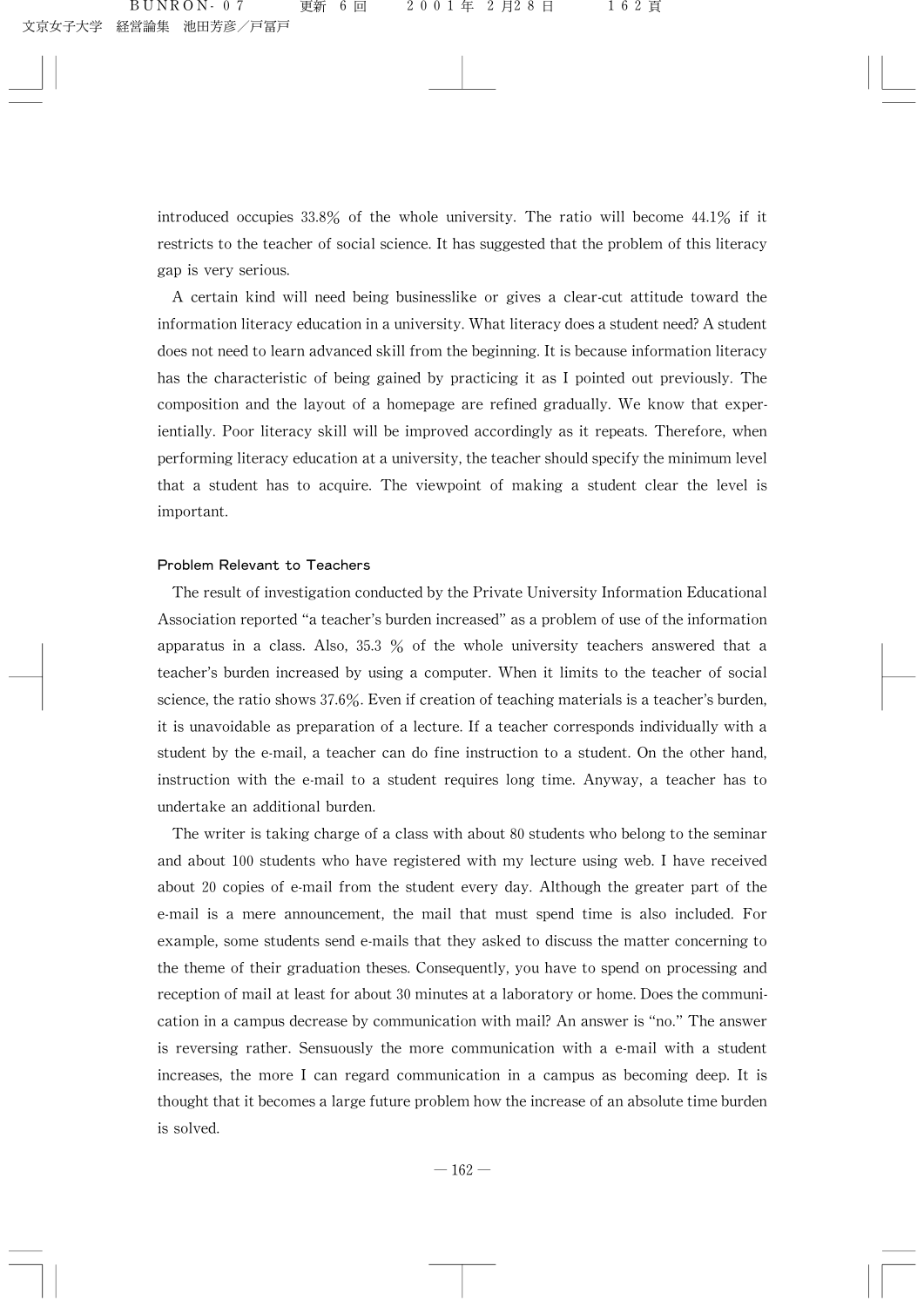# Other Problems

According to the result of the questionnaire survey conducted by the Private University Information Association, there are another problem as follows: Since the amount of information increased, a student could understand adequately.

 $-A$  student stops taking a note.

 $-\lambda$ lthough a student seems to understand, he does not understand in fact.

 $-A$  student uses apparatus.

 $-$ Originality is missing although operation technology and announcement skill improves.

 $-A$  student goes to sleep, since the room is made dark.

 $-V$ irtual experience increases and actual technology runs short.

 $-A$  teacher cannot almost afford to correspond new soft and latest equipment.

 $-\text{Since preparation of teaching materials has a large burden to a lecturer, a powerful}$ auxiliary staff is required.

 $-\text{In a first-time lesson, a student's individual difference is large. Although individual$ instruction is required to conquer, a teacher's burden is too large to care of students.

 $-A$ rranging teaching materials and is uploading to web are fairly hot work every week.

 $-$ It takes much time to instruct operational skill so main subject cannot be tackled enough.

## Maintenance of the Multimedia Environment

It has been thought that the barriers for realizing multimedia education are some equipments and a hard system. However, the most important thing for the maintenance using multimedia at university is in a personnel problem. It is the almost same in "heavy" or "light" multimedia environments. It is problem for the skill of the student who learns in a multimedia environment and also as above-mentioned.

According to the investigation of the Private University Information Educational Association, about 60 percent of the university teacher have answered as follows as an information environment desired. "The necessary personnel who operates and apparatus in a lesson the teaching staff," "fullness of institution maintenance / support organization which can process data electronically easily," and "reservations of the coordinator who supports a lecture" are desirable environment. It is also clear that a human-related problem is important. Moreover, these results of an investigation have suggested as follows. In order to manage the lesson that took in multimedia environment, it is exceeding a one teacher's capability. "Maintenance of the information technology training for teachers" is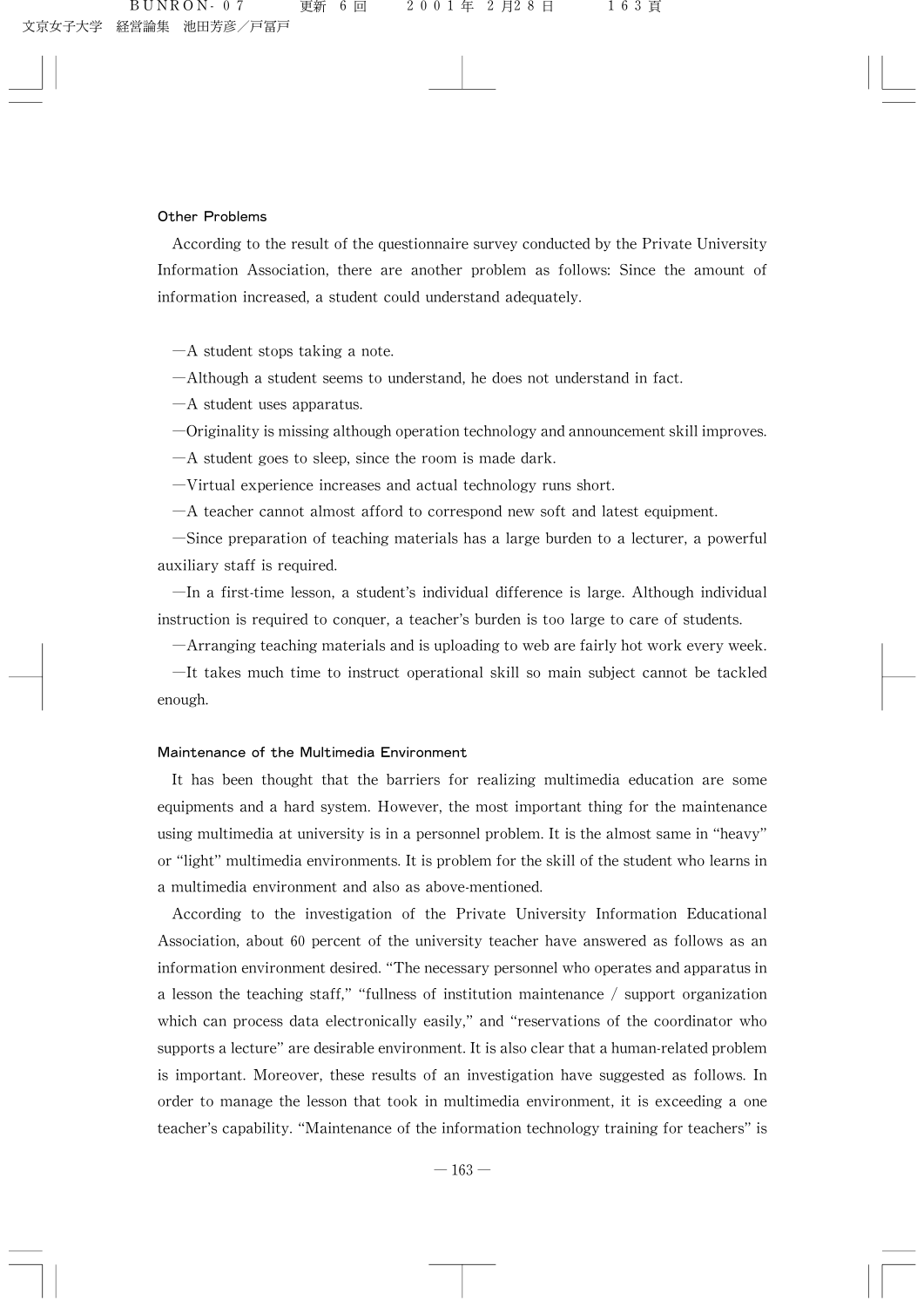environment which 40 percent of the teacher desire.

Some maintenance of hard environment is also pointed out. More than the half of the university teacher wishes "lending one note personal computer to a one student." "The open hours of a computer study room is extended", it is answered that about 50 percent is desirable. However, maintenance of the environment which a student connects with the server of a university from home, and uploads a student's homepage and downloads teaching materials. It is not only the problem that a student owns each one of personal computers. At the university that we work, many new students purchase a personal computer at the time of entrance into a university. It is never cheap shopping. Therefore, almost all students own the personal computer. However, the system that connects a

| Information Environment desired                                                                               | An average of a<br>social science<br>faculty only | An average of<br>the whole<br>university |
|---------------------------------------------------------------------------------------------------------------|---------------------------------------------------|------------------------------------------|
| The open hours of a computer study room are extended                                                          | 53.0                                              | 49.2                                     |
| Lend one note personal computer to students                                                                   | 52.9                                              | 50.6                                     |
| Fullness of institution maintenance/support organization<br>which can process data etc. electronically easily | 55.8                                              | 56.5                                     |
| Collection of the teaching materials and data through net-<br>works                                           | 54.6                                              | 51.1                                     |
| An indication of the contents of a lesson by network of<br>syllabuses                                         | 37.0                                              | 33.9                                     |
| Construction of the mutual use organization between univer-<br>sities                                         | 28.5                                              | 31.0                                     |
| Reservation of the coordinator staff for lesson support                                                       | 59.5                                              | 55.8                                     |
| Maintenance of the lesson improvement promotion organiza-<br>tion which uses multimedia                       | 27.4                                              | 28.5                                     |
| Mitigation of the increase of a teacher burden accompanied<br>by network correspondence                       | 43.7                                              | 44.2                                     |
| Systematization of curriculums                                                                                | 40.7                                              | 39.1                                     |
| Reservation of teaching staff and the apparatus operation<br>staff                                            | 62.0                                              | 60.8                                     |
| Maintenance of the institution equipment to remote lessons<br>(communications satellite)                      | 14.6                                              | 14.0                                     |
| Maintenance and common knowledge of information ethics<br>regulation                                          | 24.4                                              | 22.8                                     |
| Maintenance of the information technology training organi-<br>zation for teachers                             | 40.3                                              | 40.2                                     |
| Foundation of a performance evaluation system to an<br>improvement of the educational method by teachers      | 21.4                                              | 22.0                                     |

 $\%$ 

Source: "Report On Utilizing Information Instruments at Private Universities in 1988 fiscal year", May, 1999.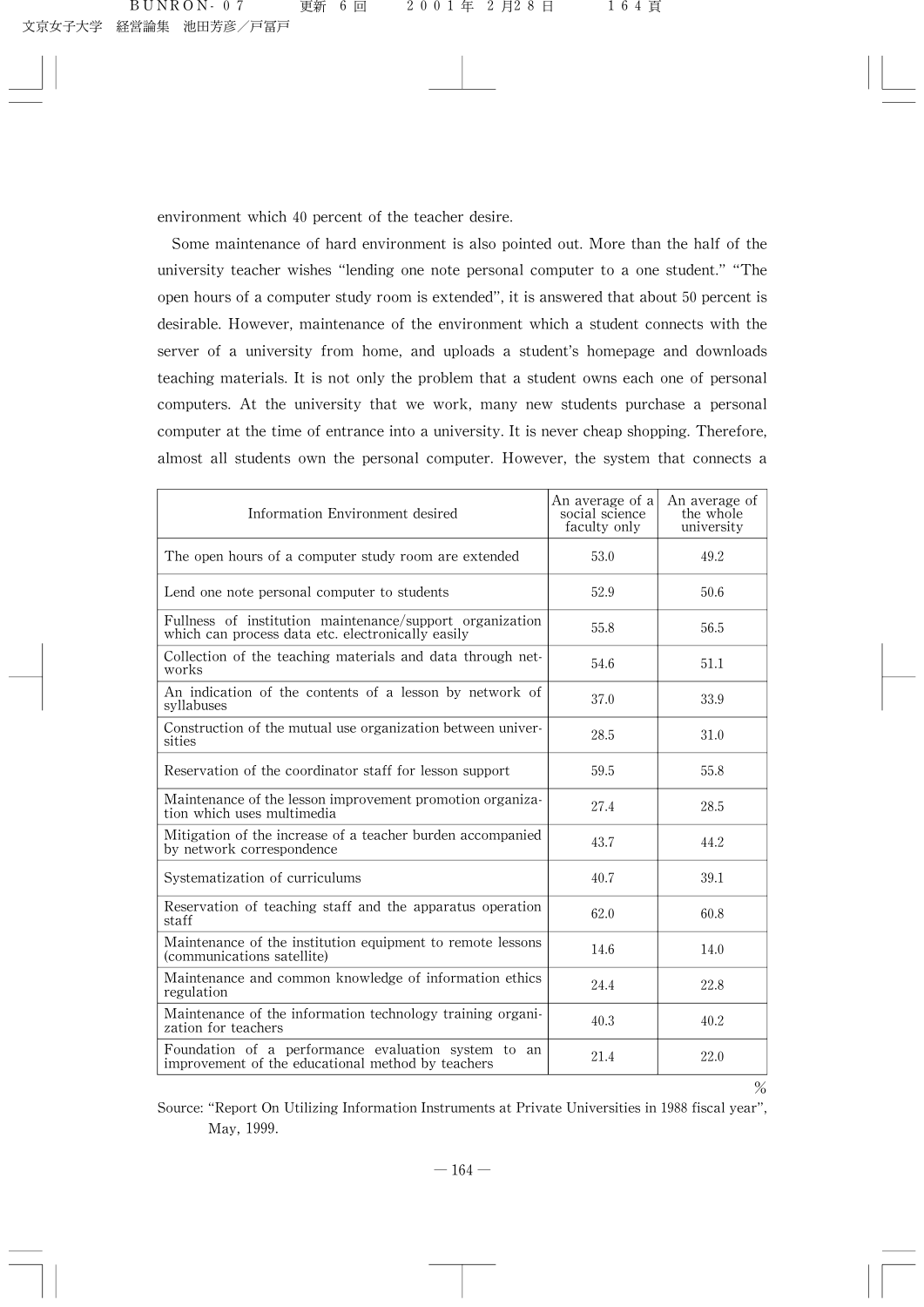student's personal computer to the network of a university is not still enough.

#### Multimedia and Law

Is it illegal if a student exhibits the result of the case study of a company by the homepage? Recently the problem of the copyright on the Internet is beginning to fix gradually. However, common knowledge is not yet carried out. For example, with the lesson form that uses the above-mentioned homepage as an interface of a student and a teacher, you have to consider the right problem of the information that appears in a homepage.

You have to examine in advance whether it is equivalent to infringement of copyright to  $\frac{1}{2}$ upload and open a newspaper and the data of a magazine report to a homepage, or it does not hit. The consideration with the same said of the homepage, which a student creates, is required of the lesson. With the special subject of a social science, not only a student but also the teacher tends to introduce the example of a company easily. However, by the method of the introduction, the case that is equivalent to infringement of a right will also come out. Thus, it will be necessary for the both sides of a teacher and a student to have intellectual property rights and the knowledge about the use from now on.

#### 参쬠文献

妹尾堅一郎「メディアを軸とした学習環境の構築と運用:慶応 SFC「社会調査法」の試み」『コンピ ュータと教育』Vol. 44-1, 1997年6月

金子郁容「インターネット時代の組織はなぜできるのか」ビジネスレビュー,Vol.46, No.2,1998年 菊川健『マルチメディアを活用した高等教育の現状に関する調査結果』文部省科学研究費補助金基盤 研究A総合報告書,1997年

- 「平成10年度 私立大学教員による授業での情報機器使用調査の報告書」社団法人私立大学情報教育 協会基本調査委員会,平成11年5月
- 堀田龍也編著『マルチメディアと新しい授業』文渓堂, 1997年
- 井上輝夫, 梅垣理郎編『メディアが変わる 知が変わる:ネットワーク環境と知のコラボレーショ ン씙有斐閣,1998年
- 文部省高等教育局『マルチメディアを活用した21世紀の高等教育の在り方について』文部省高等教育 局企画課,1996年

日本インターネット協会編『インターネット白書』

Business Week, 特集: The Internet Age, Oct. 4, 1999

「月刊コンピュータ&ネットワーク LAN」オーム社, 1997年3月号

「ネット留学 広がる門戸」日本経済新聞 朝刊 1999年11月13日付

「記者の目 社会人大学院の授業を経験して」毎日新聞 朝刊 1999年11月17日付

## Note

 $(1)$  In this report we have imagined the lecture of the faculty of a university. Using multimedia is applicable with the lecture form at a graduate school or the seminar form of a small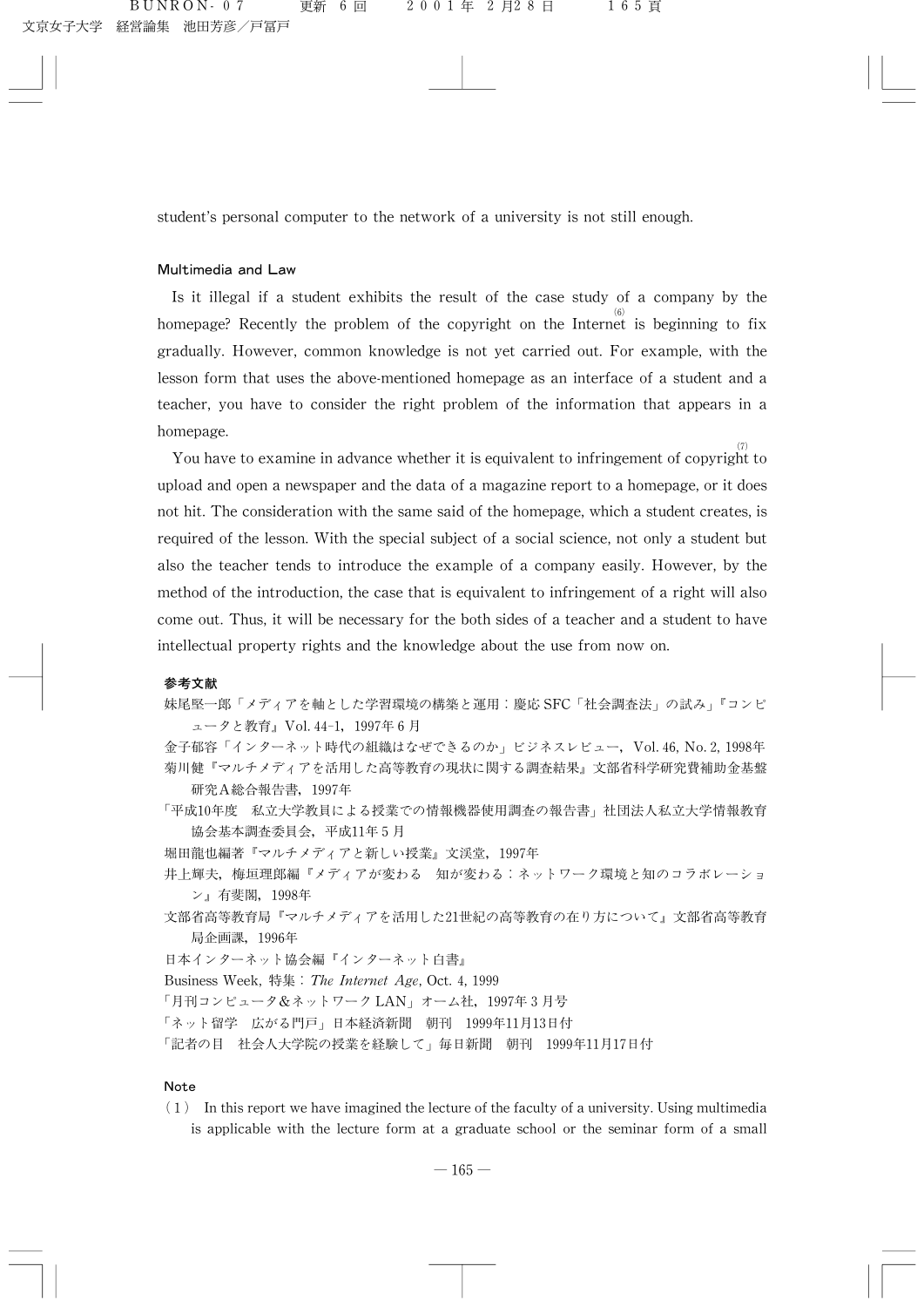number of students. However, in this paper, a class that comparatively a large number of students attend is borne in mind.

- $(2)$  At present, as regards the term "multimedia" a universal interpretation is not likely to exist. For example, a telecommunications service operator calls broader-based belt of ISDN as multimedia. For a broadcasting industry company, multimedia means interactive TV. In computer industry, the compound data terminal is assumed for multimedia. This suggests that the businesses are interested in the hard side of multimedia.
- (3) Web environment also becomes very complicated as some related technologies' progress. There is high-end web environment, and there is web environment of the low-end that is comparatively easy to build. We cannot generally argue. In this paper, however, the environment where the easy homepage created in html language and e-mail can be used is assumed.
- $(4)$  The system of Keio University at SFC, which plays a role, like TA (Teaching Assistant). SA (Student Assistant) can be made to participate in a class by request of the teacher who takes charge. SA plays not only to assistance of preparation of a lecture but also to replies a question from a student. The degree of expectation from a student to SA and the human relations of the role that SA actually plays were delicate. Although such a problem is pointed out, the role that SA plays when advancing a lecture is large. It was reported that four SAs participated in this lecture.
- (5) Itisreportedinthisinvestigationthattheusageoftheinformationapparatusisasfollows. In a lesson of universities of a social science, "a student uses it as a tool for an exercise"  $(65.2\%)$ , "teaching materials and data creation"  $(86.3\%)$ , "the related information searched on the network is shown"  $(53.6\%)$ , "the communication means with a student"  $(57.7\%)$ , "studying by himself with the software for supplementary lessons"  $(27.9\%)$  "instead of OHP"  $(42.8\%)$ , and "carrying out a simulation by lesson"  $(26.2\%)$ . Therefore, you should be cautious of it not being necessarily use of the computer in multimedia environment.
- $(6)$  The multimedia related Low. Germany took the initiative. In order to put a legal net on illegal information, such as the privacy information on anonymity media and harmful materials, and this law was promulgated in August 1998. The personal-computer-communications entrepreneur of the United States that had tolerated that a customer received small-child pornography pictures from the Internet in Germany was exposed. The engineer who tried to abuse the personal computer network and tried to threaten cash was arrested. Thus, Germany takes an attitude strong against the crime on a network. This new law has prepared the regulation item in each of all multimedia information. An online-shopping, electronic banking, Internet information, etc. When illegal information is checked, it is the law of the severe contents that not only an information addresser but the provider and network management person who had tolerated also undertake joint liability.

The Internet providers opposed, saying, "It is impossible to judge illegality for the information which gathers out of the world in Germany." Criticism that it is interference of the government to expressional freedom is strong. There are many countries prudent in this kind of law. However, the unjust access preventing method is prepared in Japan.

The Unjust Access Preventing Regulation for this law, the Ministry of Posts and Telecommunications is currently examined in cooperation with the National Police Agency and the Ministry of Justice. In order to prevent improper use of a network, the grievance machinery of the auxiliary organization of the Ministry of Posts and Telecommunications is installed,